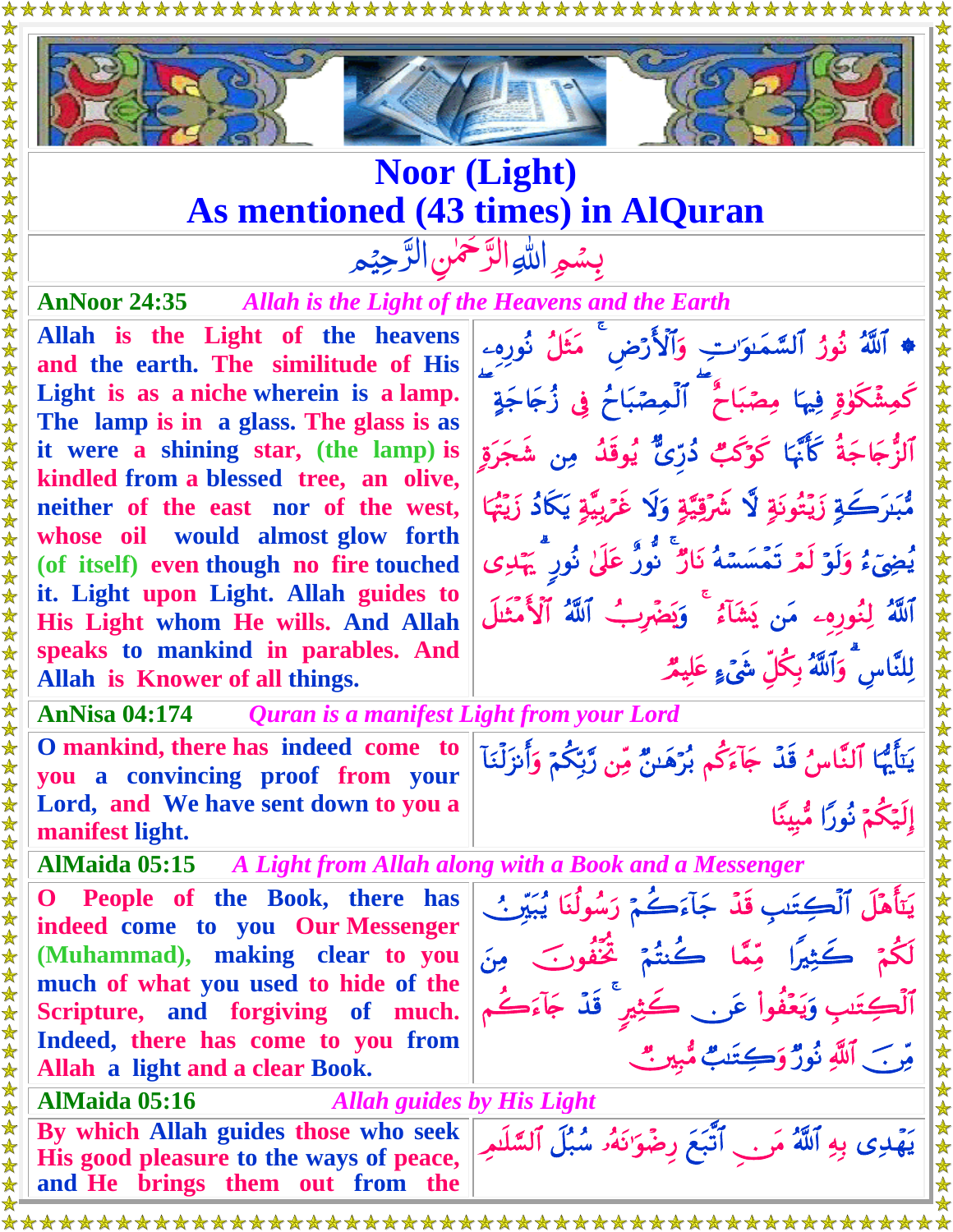| darknesses into light by His<br>decree,<br>and guides them to a straight path.  | وَيُخْرِجُهُم مِّنَ ٱلظُّلُمَـٰتِ إِلَى ٱلنُّورِ بِإِذْنِهِـ              |
|---------------------------------------------------------------------------------|---------------------------------------------------------------------------|
|                                                                                 | وَيَهْدِيهِمْ إِلَىٰ صِرَاطٍ مُّسْتَقِيمٍ                                 |
| <b>AlMaida 05:44</b>                                                            | <b>Allah sent down Torah as a Light to Moses</b>                          |
| Indeed, We sent down the Torah, in                                              | إِنَّآ أَنزَلْنَا ٱلتَّوۡرَىٰةَ فِيهَا هُدًى وَنُورٌ                      |
| which was guidance and light,                                                   |                                                                           |
| <b>AlMaida 05:46</b> Allah sent down Gospel as a Light to Jesus                 |                                                                           |
| And We bestowed on him the Gospel in<br>which was guidance and light            | وَءَاتَيْنَهُ ٱلْإِنْجِيلَ فِيهِ هُدًى وَنُورٌ                            |
| <b>AlAnaam 06:01</b><br><b>Allah created Darkness and Light</b>                 |                                                                           |
| All praises be to Allah, who created the                                        | ٱلۡحَمۡدُ لِلَّهِ ٱلَّذِى خَلَقَ ٱلسَّمَـٰوَاتِ وَٱلۡأَرۡضَ وَجَعَلَ      |
| heavens and the earth, and made the                                             |                                                                           |
| darkness and the light.                                                         | ألظُّلُمَت وَألنُّودَ                                                     |
| <b>AlAnaam 06:122</b><br>Life is like Light and darkness like Death             |                                                                           |
| And is he who was dead, then We                                                 | أَوَمَن كَانَ مَيْتًا فَأَحْيَيْنَهُ وَجَعَلْنَا لَهُۥ نُورًا يَمْشِي     |
| gave him life, and We made for him a                                            |                                                                           |
| light by which he can walk among the<br>people, like him whose similitude is in | بِهِۦ فِي ٱلنَّاسِ كَمَن مَّتَلَّهُۥ فِي ٱلظُّلُمَـٰتِ لَيۡسَ             |
| darkness, from which he can never                                               |                                                                           |
| come out. Thus it is made fair seeming                                          | ىِخَارِج مِّنْهَا ۚ كَذَالِكَ زُيِّنَ لِلْكَشِرِينَ مَا كَانُواْ          |
| to the disbelievers that which they used                                        |                                                                           |
| to do.                                                                          |                                                                           |
| <b>ABaqarah 02:275</b> Allah brings out people from darkness to Light           |                                                                           |
| Allah is the protector of those who                                             | ٱللَّهُ وَلَى ٱلَّذِينَ ءَامَنُواْ يُخْرِجُهُمْ مِّنَ ٱلظُّلُمَٰتِ        |
| believe. He brings<br>them out<br>from                                          |                                                                           |
| darkness into light. And those who<br>disbelieve, their supporters are false    | إِلَى ٱلنُّورِ ۚ وَٱلَّذِينَ كَفَرُوٓاْ أَوَلِيَآؤُهُمُ ٱلطَّنِغُوتُ      |
| deities. They take them out of light into                                       | نِهُم مِّنَ ٱلنُّورِ إِلَى ٱلظُّلُمَىتِ ۗ أُوْلَتِهِكَ                    |
| darkness. Such are the companions of                                            | أَصْحَبُ ٱلنَّارِ ۖ هُمْ فِيهَا خَلِلُهُونَ                               |
| the Fire. They will abide therein forever.                                      |                                                                           |
| <b>Younus 10:05</b><br><b>Allah created Moon as a Light</b>                     |                                                                           |
| It is He who made the sun a radiance                                            | هُوَ ٱلَّذِي جَعَلَ ٱلشَّمْسِرَ ۖ ضِيَآءً وَٱلْقَمَرَ نُورًا              |
| and the moon a light, and measured out                                          |                                                                           |
| for it stages, that you may know the<br>number of the years, and the reckoning. | وَقَدَّرَهُۥ مَنَازِلَ لِتَعَلَّمُواْ عَدَدَ ٱلسِّنِينَ وَٱلْحِسَابَ      |
| Allah did not create this but in truth.                                         | مَا خَلَقَ ٱللَّهُ ذَٰٰٓ لِكَ ۚ إِلَّا بِٱلۡحَقِّ ۚ يُفَصِّلُ ٱلۡآَٰ يَسَ |
| He explains in detail the revelations for                                       |                                                                           |
| people who have knowledge.                                                      | لِقَوْمِ يَعْلَمُونَ                                                      |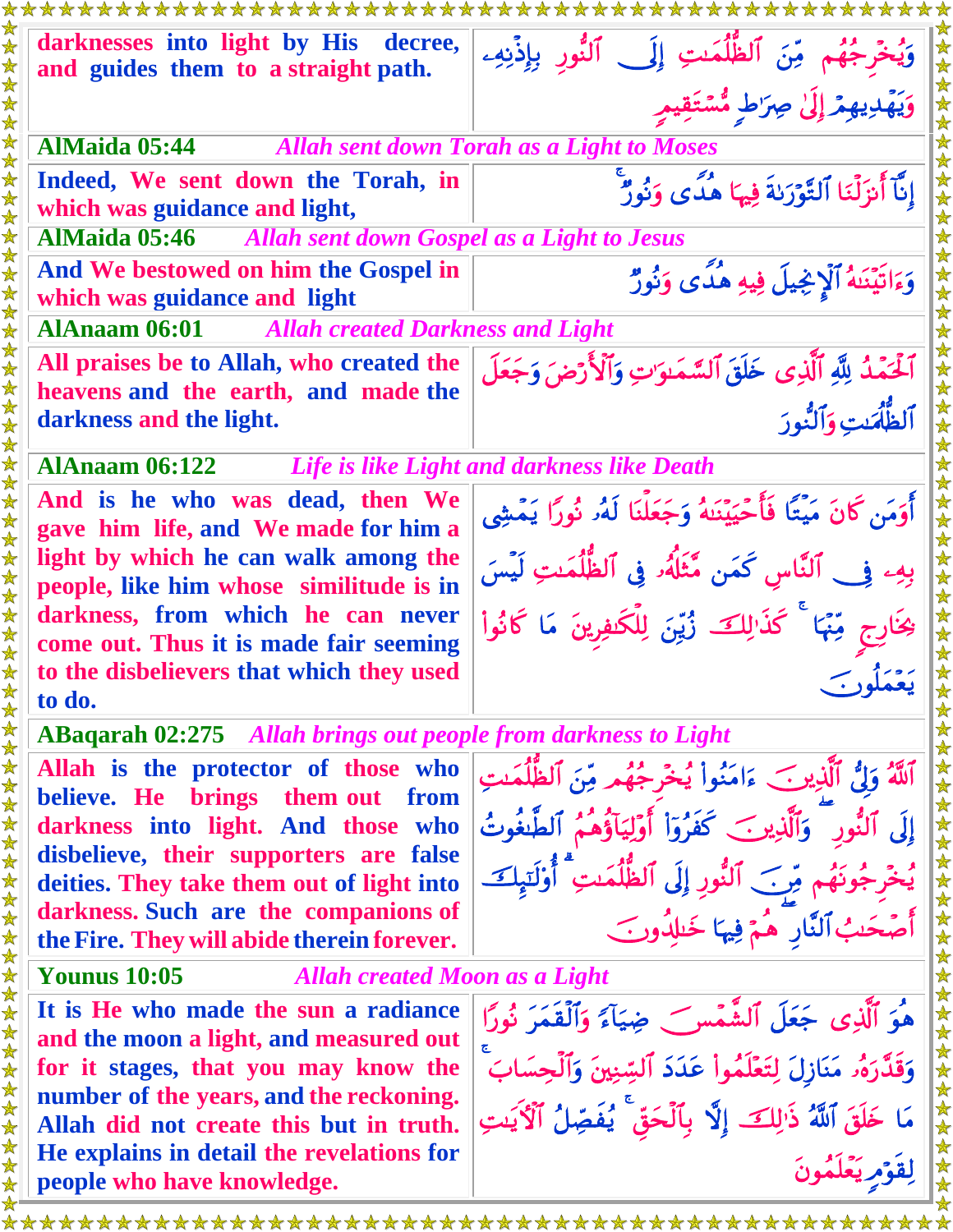| xxxxxxxxxxxxxxxxxxxxxx<br><i><b>xxxxxxxxxxxxxxxxxxxxxx</b></i>                         |                                                                              |
|----------------------------------------------------------------------------------------|------------------------------------------------------------------------------|
| <b>ArRaad 13:16</b> Darkness and Light are not equal like a blind and seeing person    |                                                                              |
| Say: "Can the blind man and the one                                                    | قُلْ هَلْ يَسْتَوِى ٱلْأَعْمَىٰ وَٱلْبَصِيرُ أَمْ هَلْ                       |
| who sees be deemed equals, or are the                                                  |                                                                              |
| darkness and light equivalent."                                                        | تَسْتَوى ٱلظُّلُّمَٰتُ وَٱلنُّورُ                                            |
| <b>Abrahim 14:01</b> Purpose of the Book is to bring out people from darkness to Light |                                                                              |
| Alif. Lam. Ra. (This is) a Book which                                                  | الْر ۚ كِتَنبٌ أَنزَلْنَهُ إِلَيْكَ لِتُخْرِجَ ٱلنَّاسَ مِنَ                 |
| We have revealed to you (Muhammad)                                                     |                                                                              |
| that you might bring mankind out from                                                  | ٱلظُّٰٰٓلُمَـٰتِ إِلَى ٱلنُّورِ بِإِذۡنِ رَبِّهِمۡ إِلَىٰ صِرَٰطِ ٱلۡعَزِيزِ |
| darknesses into the light, by the                                                      |                                                                              |
| permission of their Lord, to the path of                                               |                                                                              |
| the All Mighty, the Owner of Praise.                                                   |                                                                              |
| <b>AlAhzab 33:43</b> Blessings upon people for bringing out from darkness to Light     |                                                                              |
| He it is who sends blessings upon you,                                                 | هُوَ ٱلَّذِى يُصَلَّى عَلَيْكُمْ وَمَلَنَبِكَتُهُۥ لِيُخْرِجَكُمْ مِّنَ      |
| and His angels, that He may bring you                                                  |                                                                              |
| out from darkness into the light. And                                                  | ٱلظُّلُمَٰتِ إِلَى ٱلنُّورِ ۚ وَكَانَ بِٱلْمُؤْمِنِينَ رَحِيمًا              |
| He is ever Merciful to the believers.                                                  |                                                                              |
| <b>AzZumur 39:22</b> One whose breast is open for Islam has Light from His Lord        |                                                                              |
| So is he whose breast Allah has opened                                                 | أَفَمَن شَرَحَ ٱللَّهُ صَدَّرَهُۥ لِلْإِسْلَامِ فَهُوَ عَلَىٰ نُورِ مِّن     |
| to Islam, then he is upon a light from                                                 |                                                                              |
| his Lord                                                                               |                                                                              |
| The earth will shine with the Light of His Lord                                        |                                                                              |
|                                                                                        |                                                                              |
| <b>AzZumur 39:69</b>                                                                   |                                                                              |
| And the earth will shine with the light                                                |                                                                              |
| of its Lord (on the Day of Judgment).                                                  | وَأَشْرَقَتِ ٱلْأَرْضُ بِنُورِ رَبِّهَا                                      |
| <b>AlHadid 57:09</b> Manifest Verses to bring people out of darkness into Light        |                                                                              |
| It is He who sends down upon<br>9.                                                     | هُوَ ٱلَّذِى يُنَزّلُ عَلَىٰ عَبّدِهۦٓ ءَايَت بَيّنَنتِ                      |
| servant manifest verses that he<br><b>His</b>                                          |                                                                              |
| may bring you out from darkness                                                        | لِّيُخۡرِجَكُمۡ مِّنَ ٱلظُّلُمَـٰتِ إِلَى ٱلنُّور ۚ وَإِنَّ ٱللَّهَ بِكُمۡ   |
| into the light. And indeed, Allah is to                                                |                                                                              |
| you Most Kind, Most Merciful.                                                          |                                                                              |
| <b>AlHadid 57:12</b> People's Light will be with them on the Day of Judgment           |                                                                              |
| On the Day you will see the believing                                                  |                                                                              |
| men and the believing women, their                                                     | يَوْمَ تَرَى ٱلْمُؤْمِنِينَ وَٱلْمُؤْمِنَـٰتِ يَسْعَىٰ نُورُهُم بَيْنَ       |
| light running forward before them and                                                  |                                                                              |
| on their right, (it will be said) good                                                 | أَيْدِيهِمْ وَبِأَيْمَنِهِمِ بُشْرَنكُمُ ٱلْيَوْمَ جَنَّنتُ ثَجَّرى          |
| news for you this day (of) Gardens                                                     | مِن تَحِّتٖا ٱلْأَبْمَرُ خَلِلِينَ فِيهَا ۚ ذَٰلِكَ هُوَ ٱلْفَوْزُ           |
| underneath of which rivers flow, to                                                    |                                                                              |
| abide therein. That is the great success.                                              |                                                                              |